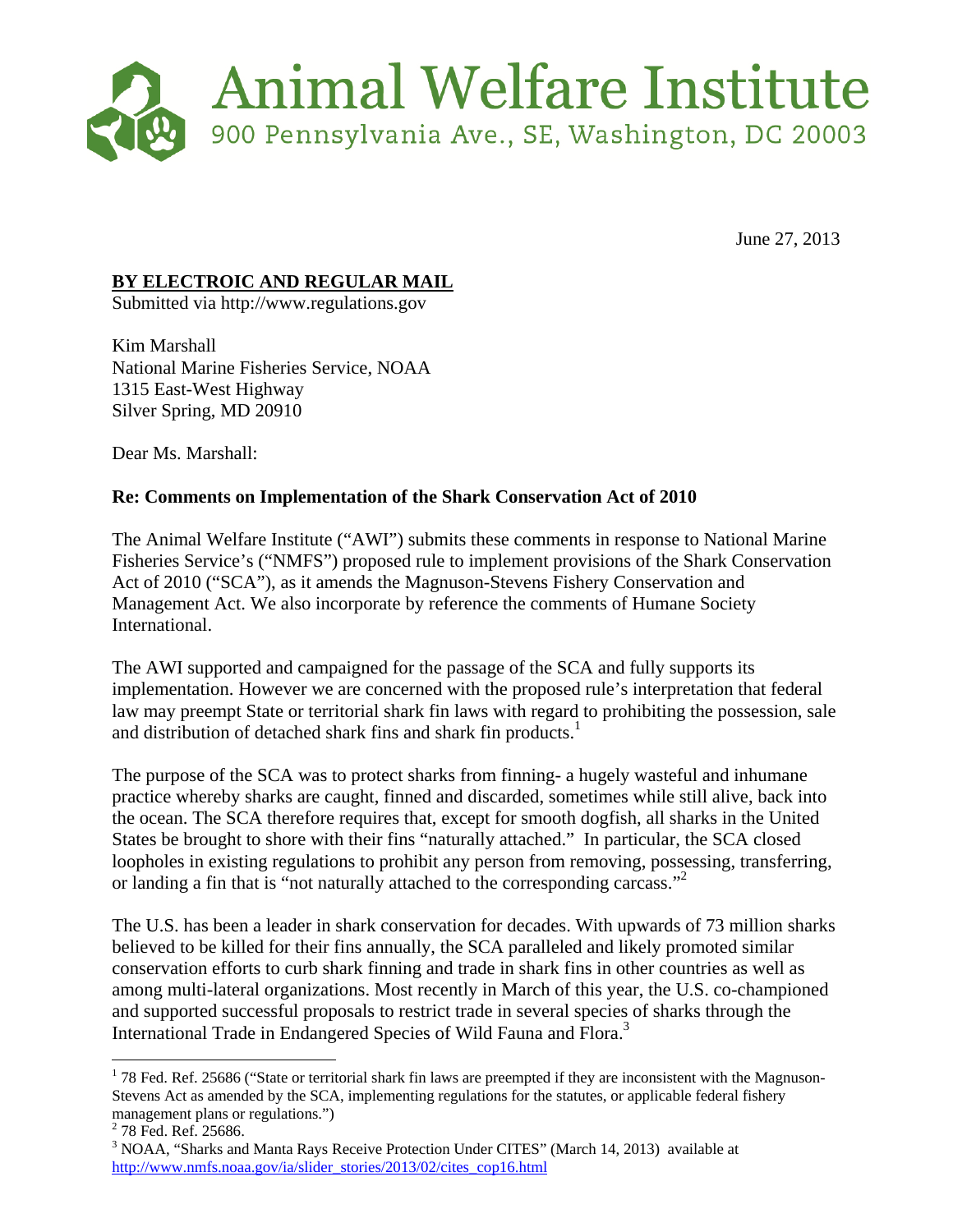It seems incongruous for NMFS to be now withdrawing from its long-held commitment to conserve sharks and end shark finning, by suggesting that the requirement for sharks to be landed with fins attached in the U.S., preempts U.S. states and territories' laws that prohibit the possession, sale and distribution of fins.

We interpret the federal rule as enhancing any state law rather than preempting one and it seems we are not alone.<sup>4</sup> Shark fins that are imported and sold in the U.S. can come from any fishery in the world, including from countries where finning is legal. Individual states and territories therefore play a vital role in shark conservation and an end to finning, by placing restrictions on the movement and trade in fins within their boundaries. Thus, U.S. state and territorial bans on the possession, distribution and sale of shark fins can make a huge impact on the global supply and demand for shark fins, as well as set an important example for other countries to follow. In each case, the state and territorial bans were implemented based on substantial input from both the public and affected stakeholders.

We disagree with NMFS' interpretation that the SCA does not "suggest that Congress intended to amend the Magnuson-Stevens Act to prohibit the possession or sale of shark fins," and that the SCA is meant to "preserv[e] opportunities to land and sell sharks harvested consistent with the Magnuson-Stevens Act" at the expense of state shark and territorial shark fin laws.<sup>5</sup>

For example, we note the following statements from the Congressional Record of 21 December 2010, which we interpret to indicate Congressional intent relating to the Shark Conservation Act of 2010 was one of conservation taking precedence over commerce:

*"Economic profits have fueled high demands for shark fins and have led to the exploitation of our marine ecosystem. Exploiters remove only shark fins and dump carcasses at sea. It is Congress' responsibility to maintain prohibition of shark finning in order to preserve the conservation of sharks and their corresponding ecosystems."* 

## And:

1

*"Shark-finning is the removal of any fins of a shark (including the tail), and discarding the carcass of the shark at sea. The practice has egregious effects on shark populations worldwide and the fins remain in high demand for use in ``shark fin soup''--an Asian delicacy.... In short, this practice takes a tremendous toll on shark populations. In addition, many shark species are threatened or endangered, making the conservation measures set forth by this bill timely and*  necessary."*<sup>6</sup>*

Furthermore, we disagree with NMFS' interpretation of Section 4 of Executive Order 13132, which expressly set forth special requirements for preemption—mandating that a "statute contain an express preemption provision or …some other clear evidence that the Congress intended

<sup>4</sup> *See* Pekew, Charles, "Rules Proposed to Ban Cutting off Shark Fins," Washington Examiner (May 3, 2013) available at http://www.examiner.com/article/rules-proposed-to-ban-cutting-off-shark-fins (*"*The regulations would not preempt stricter state laws but would supersede state laws that allow fins to be cut off.")

 $5\,78$  Fed. Reg. 25686

<sup>6</sup> 156 Cong. Rec. H8790-H8792 (daily ed. December 21, 2010)